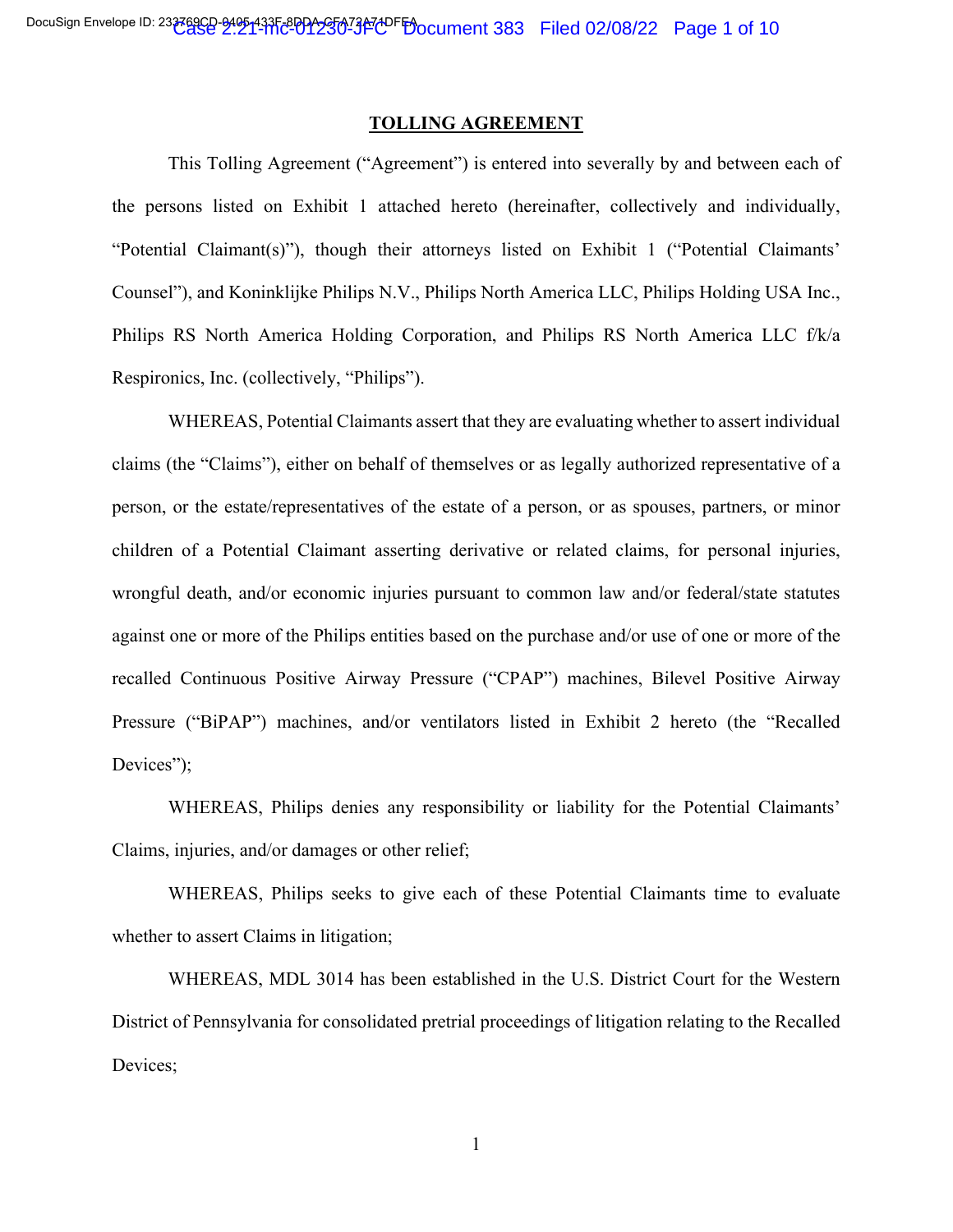WHEREAS, Philips and Potential Claimants (collectively, the "Parties" and each a "Party") agree that it is appropriate to defer litigation relating to the Recalled Devices; and

THEREFORE, the Parties, in consideration of the covenants set out in this Agreement, agree as follows:

1. Any and all statute of limitations periods, prescription periods, and statute of repose periods related to a Potential Claimant's Claims against Philips shall be tolled during the time period commencing on and including the Effective Date (as defined below) for that Potential Claimant and continuing until this Agreement is terminated by any Party with respect to that Potential Claimant, or in its entirety (the "Tolling Period"). The Effective Date for a particular Potential Claimant is the later of: (a) the date that a Potential Claimant's Identifying Information as defined in Paragraph 2 below, using the form attached as Exhibit 1—is provided by the Potential Claimant or Potential Claimant's Counsel to Philips' counsel by transmitting the information by email to PhilipsRSTolling MDL3014@morganlewis.com, which emails shall be responded to with an automated acknowledgement of receipt; and (b) if Potential Claimant is represented by counsel, the date that Counsel for the Potential Claimant has entered this Agreement by submitting an executed copy by email to PhilipsRSTolling MDL3014@morganlewis.com, which emails shall be responded to with an automated acknowledgment of receipt. With respect to (b), a Potential Claimant's Counsel need only sign this Agreement once, and such execution shall apply thereafter with respect to all of that counsel's clients who agree to this Agreement by providing Identifying Information as set forth in Paragraph 2 below. The Parties agree that, for any of Potential Claimants' Claims that are filed after the date this Agreement is executed, the Tolling Period shall be fully excluded from the computation of time with respect to any and all of Philips'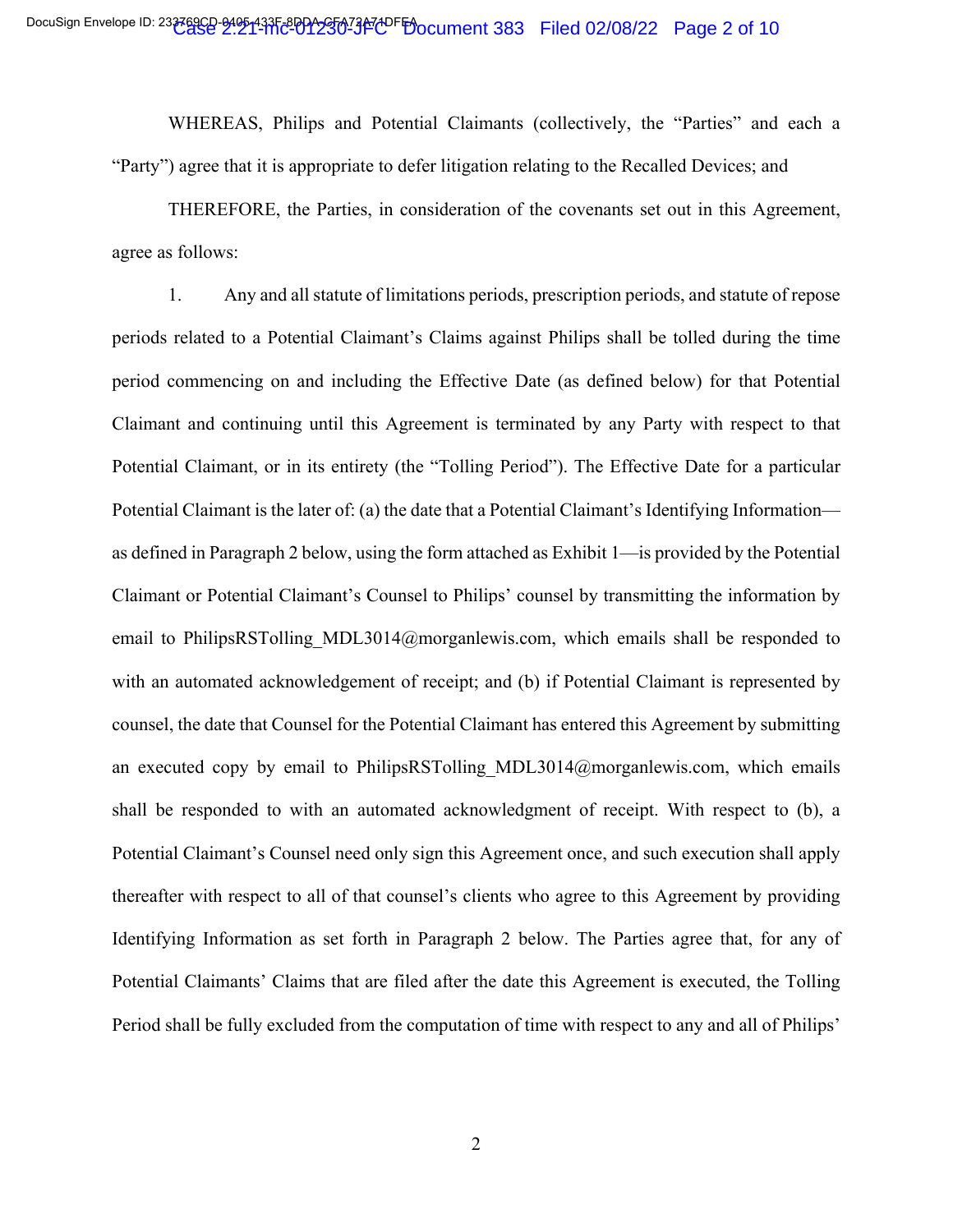time-related defenses, including but not limited to those based upon a statute of limitations, prescription period, and/or statute of repose.

2. The Identifying Information required to be provided on Exhibit 1 for a Potential Claimant to obtain tolling under this Agreement means the individual's name and address, birthdate, and the name, address, and email of their counsel if represented. The Parties will jointly request that the Court make this Agreement and its Exhibits available for download from the Court's website at https://www.pawd.uscourts.gov/mdl-3014-re-phillips-recalled-cpap-bi-levelpap-and-mechanical-ventilator-products-litigation.

3. The form attached as Exhibit 1 may be supplemented by Potential Claimants' Counsel who have executed this Agreement by adding or deleting Potential Claimants. Each supplemental Exhibit 1 shall be dated and denominated alphabetically by that specific Potential Claimants' Counsel, for example Exhibit 1(a) for the first supplementation by that counsel, Exhibit 1(b) for the second supplementation by that counsel, and so forth. Each supplemental Exhibit 1 shall identify which Potential Claimants have been added and which Potential Claimants have been removed from the immediate prior version of Exhibit 1 for that specific Potential Claimants' Counsel. To ensure consistency and clarity in supplemental Exhibit 1s, all added Potential Claimants' names must be underlined or included in a separate sheet for this purpose (which may be provided in Microsoft Word or Excel format), and all removed Potential Claimants' names must be struck through or included in a separate sheet for this purpose (which may be provided in Microsoft Word or Excel format). The supplemental Exhibit 1s shall be served by the same email process and to the same email address as set forth in Paragraph 1, above.

4. All Potential Claimants who are parties to this Agreement shall promptly provide Philips with their Recalled Device name and serial number unless they no longer have their

3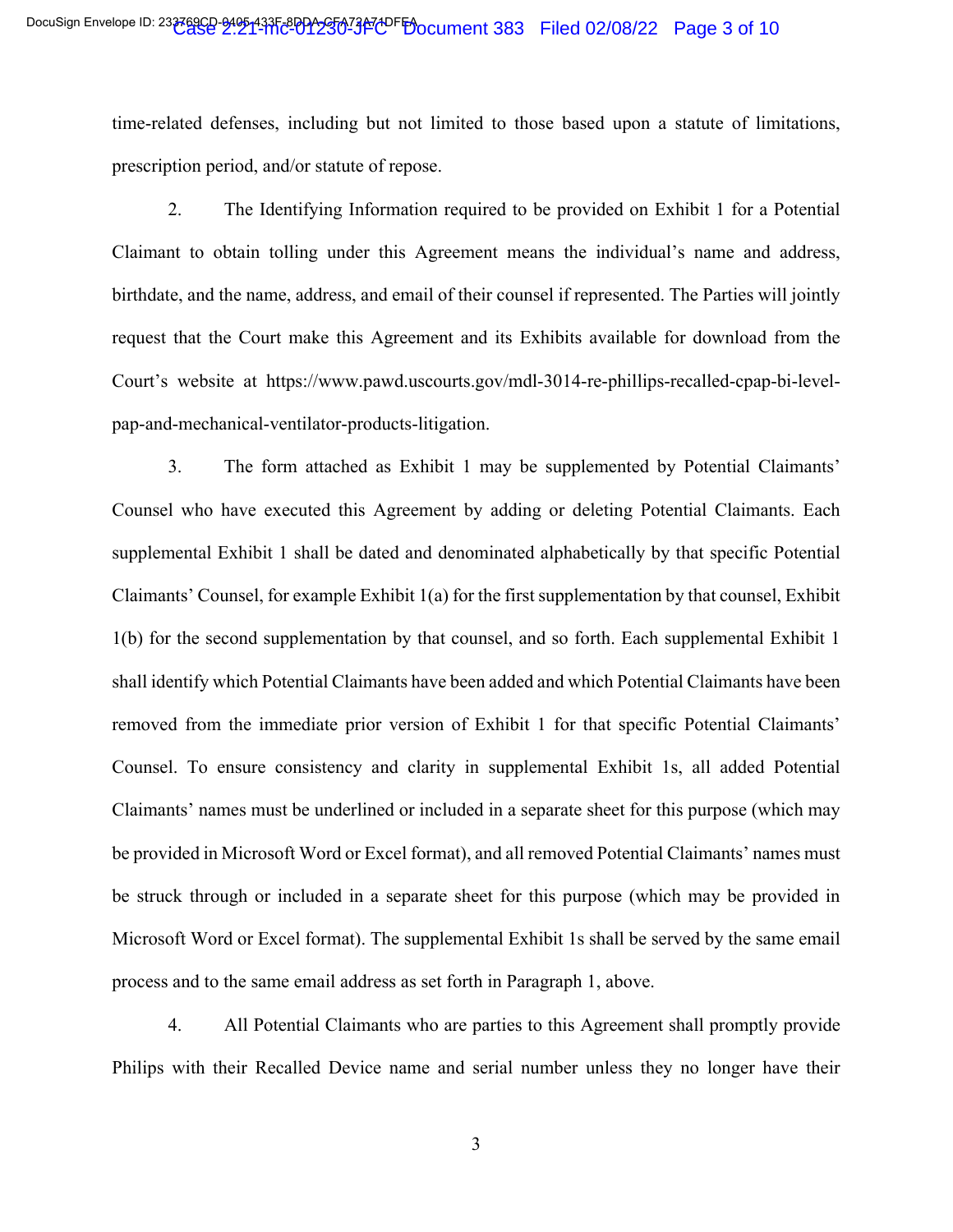Recalled Device, though this provision is not a prerequisite to obtaining tolling under this Agreement.

5. During the pendency of the Tolling Period, if Philips wishes to terminate a particular individual Potential Claimant from this Agreement, Philips must provide written notice to the applicable Potential Claimant's Counsel (or to the Potential Claimant if *pro se*) forty-five (45) days prior to the termination date, and if Philips wishes to terminate the entire Tolling Agreement with one particular law firm that is Potential Claimants' Counsel, or for more than one individual Claimant represented by a particular Potential Claimants' Counsel law firm, then Philips must provide written notice to the applicable Potential Claimants' Counsel ninety (90) days prior to the termination date. If Philips wishes to terminate this Agreement with any Potential Claimants' Counsel who represents more than five hundred (500) Potential Claimants, then Philips must provide written notice to the Potential Claimants' Counsel one hundred and twenty (120) days prior to the termination date, and if Philips wishes to terminate this Agreement with any Potential Claimants' Counsel who represents more than one thousand (1,000) Potential Claimants, then Philips must provide written notice to the Potential Claimants' Counsel one hundred and fifty (150) days prior to the termination date. Philips shall expressly state the date of termination in any written notice.

6. Each Potential Claimant who is a Party to this Agreement agrees not to commence or continue litigation or another proceeding in any court or tribunal, including arbitration, against Philips during the pendency of the Tolling Period that applies to that person.<sup>1</sup> If a Potential Claimant wishes to terminate this Agreement and initiate litigation or other proceeding against

<sup>&</sup>lt;sup>1</sup> If a Potential Claimant has already filed litigation or another proceeding as of the date of this Agreement, that Potential Claimant shall dismiss the Claims within 30 days of this Agreement.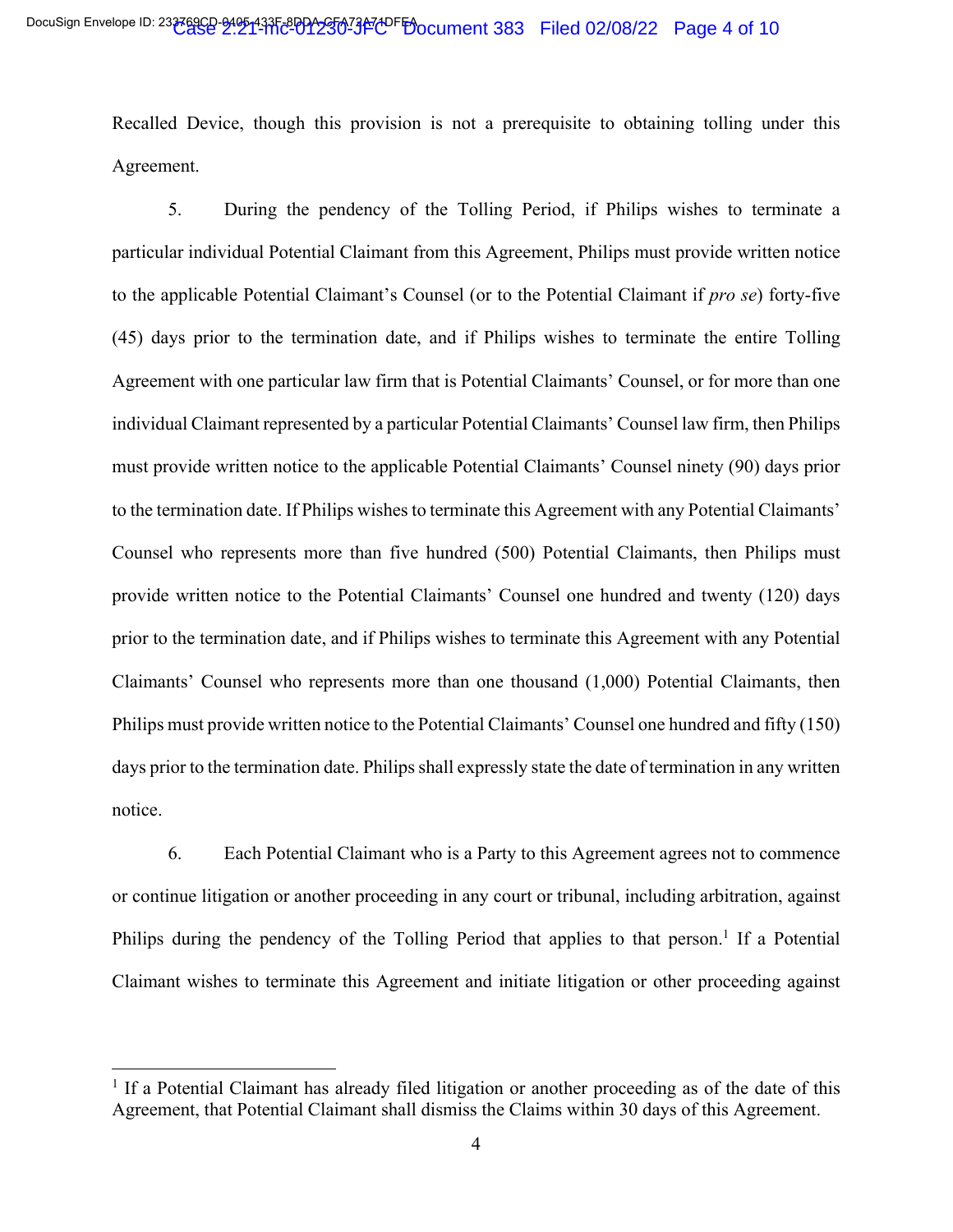Philips, that Potential Claimant must provide written notice to Philips' Counsel thirty (30) days prior to initiating such litigation or other proceeding, using the same email process and to the same email addresses as set forth in Paragraph 1, above. If a Potential Claimants' Counsel wishes to terminate this Agreement on behalf of all of that counsel's clients who are Potential Claimants, then that Potential Claimants' Counsel must provide written notice to Philips' Counsel seventyfive (75) days prior to terminating the Agreement and initiating such litigation or other proceeding, using the same email process and to the same email addresses as set forth in Paragraph 1. If a Potential Claimant initiates litigation or other proceeding without providing the prior written notice required by this paragraph, then Philips shall have an automatic extension of their time to answer or file a responsive pleading to that Potential Claimant's complaint of thirty (30) days, or in the case of a Potential Claimants' Counsel who terminates the Agreement for all of their clients without providing the required notice, of seventy-five (75) days. An individual Potential Claimant's termination of this Agreement as to him or her shall have no impact on the tolling of other Potential Claimants represented by that Potential Claimant's Counsel, and the Potential Claimant shall retain any Tolling Period that was applicable to him or her before the termination date.

7. As of the date of the termination, as to any or all Potential Claimant(s), the Potential Claimant(s) being terminated from this Agreement shall have the longer of: (a) fourteen (14) additional days after the actual termination date; or (b) the remaining applicable statute of limitations (also taking into account any Tolling Period applicable to that Potential Claimant that was in effect prior to the termination date), in which to file suit, and the additional fourteen (14) days shall also be included in and added to the Tolling Period applicable to that Potential Claimant's Claims.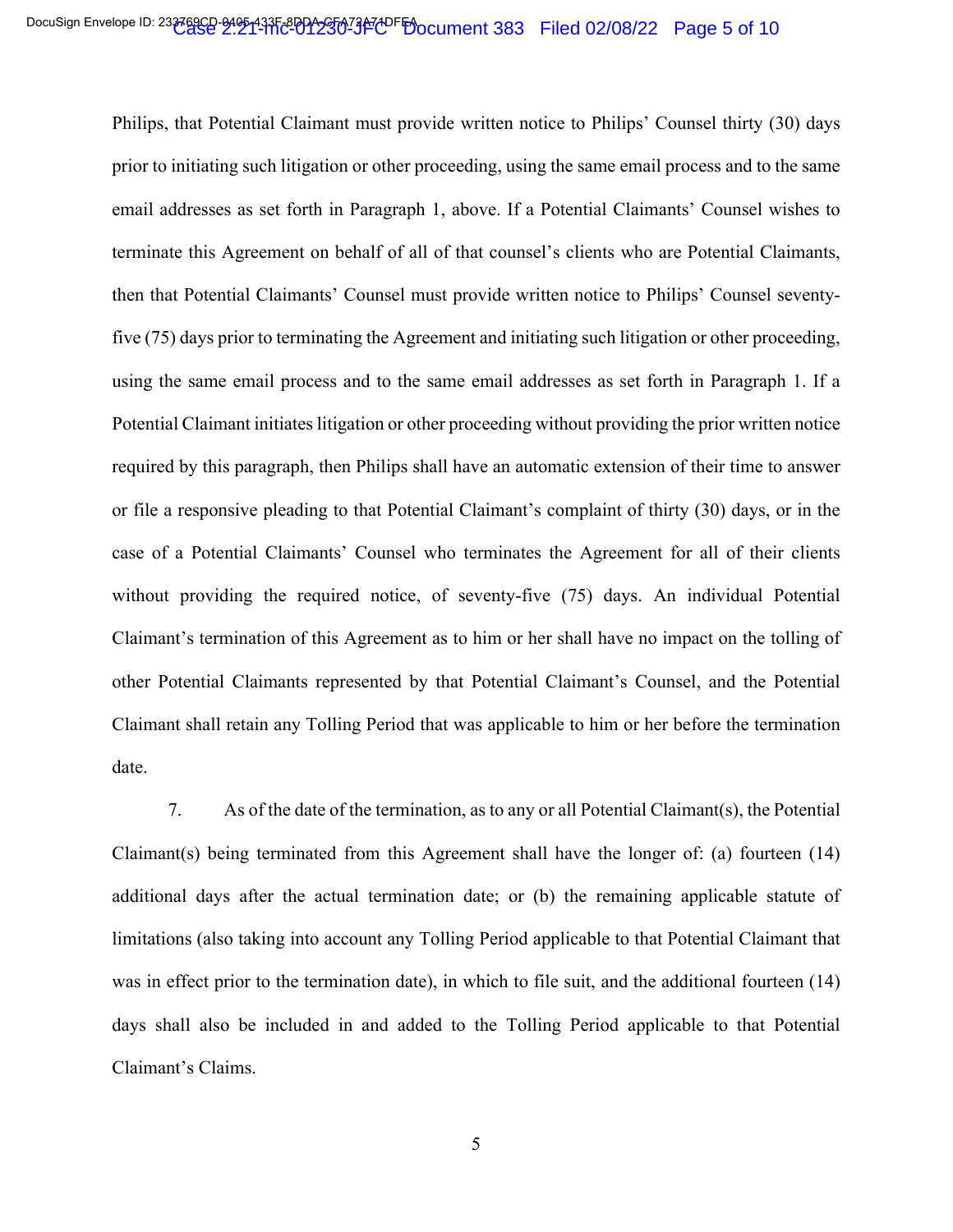8. The tolling of the applicable statute of limitations, prescription periods, and statute of repose is not intended to, and shall not for any purposes be deemed to, limit or adversely affect any defense, other than a statute of limitations defense, prescription defense, and/or a statute of repose defense, that Philips has, may have, or would have had in the absence of this Agreement. Nor does this Agreement waive or release any statute of limitations defense, prescription defense, or statute of repose defense that could have been asserted by Philips based upon the passage of time that occurred before the date the Tolling Period begins for a particular Potential Claimant. Upon completion of the Tolling Period, Philips will have all the defenses available to it as it had on the first day of the Tolling Period.

9. Potential Claimants' Counsel and each Potential Claimant entering this Agreement agree that the entry of this Agreement does not confer personal jurisdiction in any U.S. courts over any of the Philips entities and will not contend that simply by entering this Agreement any of the Philips entities are subject to personal jurisdiction in any U.S. court with respect to any Claim.

10. This Agreement shall be governed by and construed in accordance with the laws of the Commonwealth of Pennsylvania without reference to Pennsylvania's choice of law principles.

11. Each undersigned representative of the Parties and any Potential Claimants' Counsel appearing on Exhibit 1 certifies that he or she is authorized to enter into this Agreement on behalf of the Party(ies) and/or Claimant(s) that he or she represents.

IT IS HEREBY AGREED:

DocuSigned by:  $\overline{\mathscr{A}}$ 

 $\sqrt{\frac{4}{\pi}} \sqrt{\frac{8 \pi^2}{10000085 \times 10^{84} \text{ C}} \sqrt{\frac{4}{\pi^2}}}$ , 2022

John P. Lavelle, Jr. MORGAN, LEWIS & BOCKIUS LLP 1701 Market Street Philadelphia, PA 19103-2921 T 215.963.5000 john.lavelle@morganlewis.com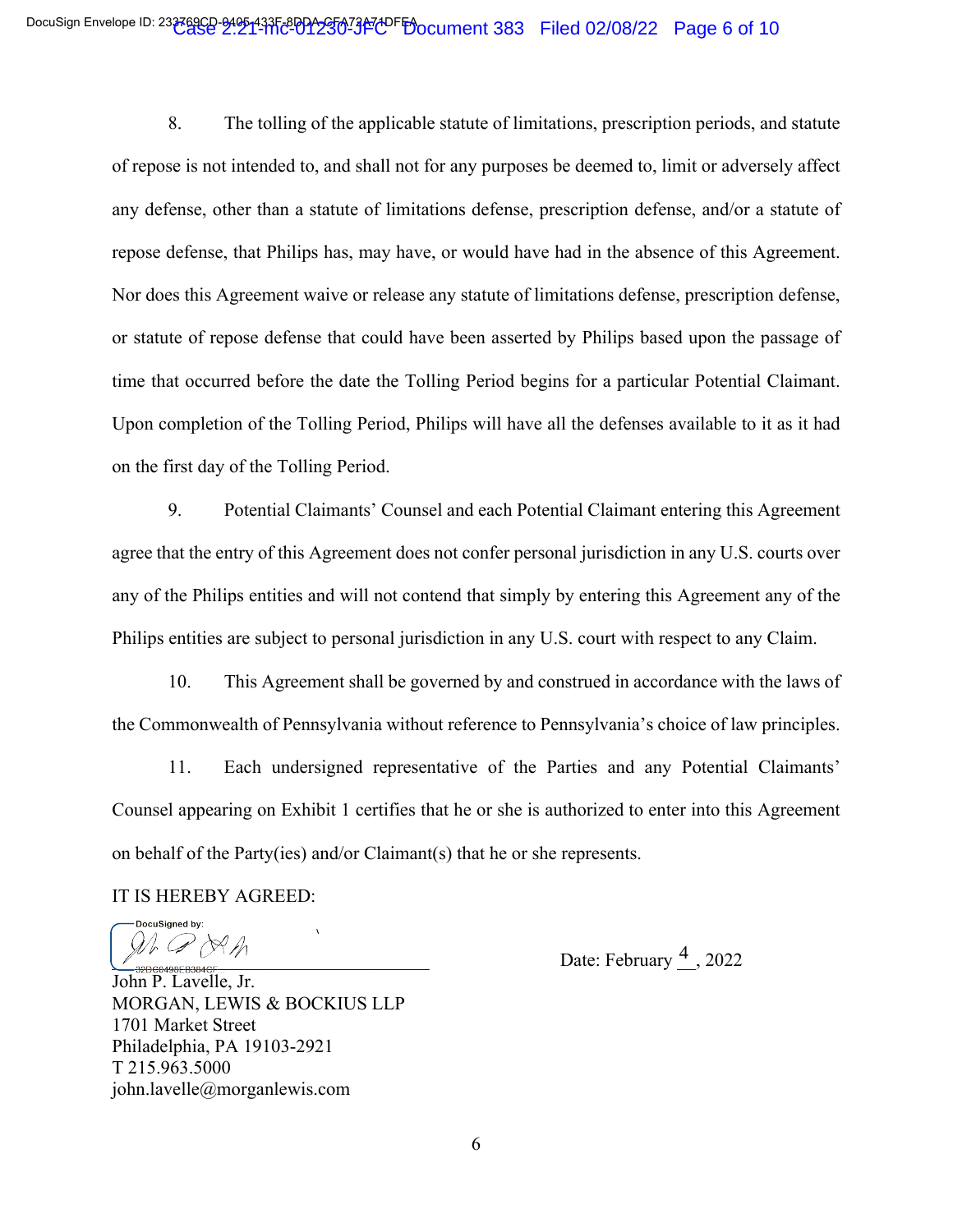Wendy West Feinstein MORGAN, LEWIS & BOCKIUS LLP One Oxford Center, 32nd Floor Pittsburgh, PA 15219-6401 T 412.560.3300 wendy.feinstein@morganlewis.com

*Counsel for Philips RS North America, LLC* 

DocuSigned by:

William B. Monahan SULLIVAN & CROMWELL LLP 125 Broad Street New York, NY 10004 T (212) 558-7375 monahanw@sullcrom.com

Michael H. Steinberg SULLIVAN & CROMWELL LLP 1888 Century Park East Los Angeles, CA 90067 T (310) 712-6670 steinbergm@sullcrom.com

 $\frac{1}{2}$  Mulliam  $\frac{1}{2}$ , Monaliam Date: February  $\frac{4}{2}$ , 2022

*Counsel for Koninklijke Philips N.V., Philips North America LLC, Philips Holding USA Inc., and Philips RS North America Holding Corporation*

EXECUTED AND AGREED TO BY:

 $\overline{a}$ Name: Law Firm: Address: City, State, Zip: Telephone: Email:

Date: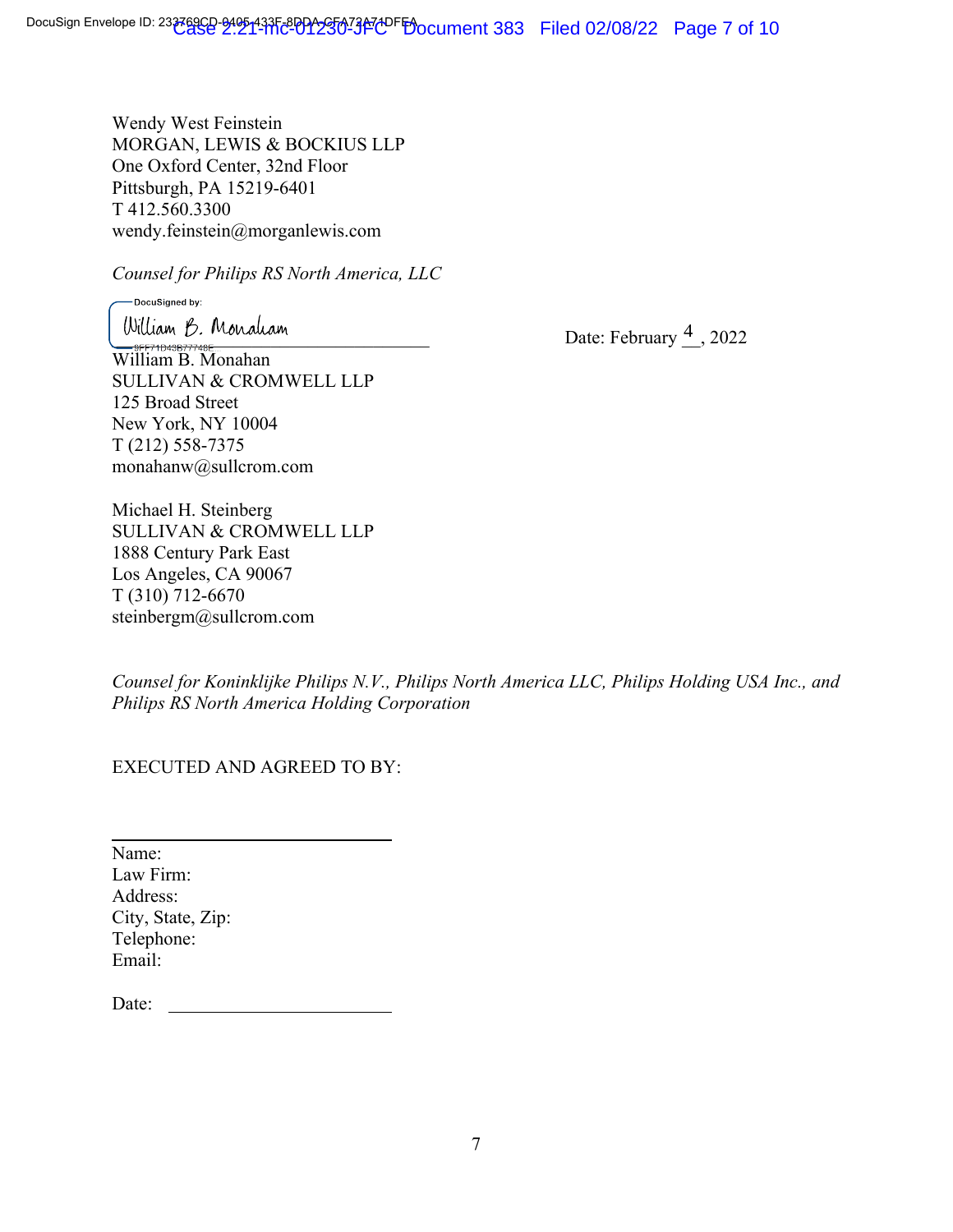| No.            | <b>Potential Claimant's</b><br>Name & Address | <b>Potential Claimant's</b><br><b>Counsel (include Name,</b><br>Firm, Address, & Email<br>for primary attorney | <b>Potential</b><br>Claimant's<br>Date of<br><b>Birth</b> | <b>Device Name &amp; Serial</b><br><b>Number</b> |
|----------------|-----------------------------------------------|----------------------------------------------------------------------------------------------------------------|-----------------------------------------------------------|--------------------------------------------------|
| $\mathbf{1}$   |                                               |                                                                                                                |                                                           |                                                  |
| $\sqrt{2}$     |                                               |                                                                                                                |                                                           |                                                  |
| $\overline{3}$ |                                               |                                                                                                                |                                                           |                                                  |
| $\overline{4}$ |                                               |                                                                                                                |                                                           |                                                  |
| $\sqrt{5}$     |                                               |                                                                                                                |                                                           |                                                  |
| 6              |                                               |                                                                                                                |                                                           |                                                  |
| $\overline{7}$ |                                               |                                                                                                                |                                                           |                                                  |
| $8\,$          |                                               |                                                                                                                |                                                           |                                                  |
| 9              |                                               |                                                                                                                |                                                           |                                                  |
| 10             |                                               |                                                                                                                |                                                           |                                                  |
| 11             |                                               |                                                                                                                |                                                           |                                                  |
| 12             |                                               |                                                                                                                |                                                           |                                                  |
| 13             |                                               |                                                                                                                |                                                           |                                                  |
| 14             |                                               |                                                                                                                |                                                           |                                                  |
| 15             |                                               |                                                                                                                |                                                           |                                                  |
| 16             |                                               |                                                                                                                |                                                           |                                                  |
| 17             |                                               |                                                                                                                |                                                           |                                                  |
| 18             |                                               |                                                                                                                |                                                           |                                                  |
| 19             |                                               |                                                                                                                |                                                           |                                                  |
| 20             |                                               |                                                                                                                |                                                           |                                                  |
| 21             |                                               |                                                                                                                |                                                           |                                                  |
| $22\,$         |                                               |                                                                                                                |                                                           |                                                  |
| 23             |                                               |                                                                                                                |                                                           |                                                  |
| 24             |                                               |                                                                                                                |                                                           |                                                  |
| 25             |                                               |                                                                                                                |                                                           |                                                  |
| 26             |                                               |                                                                                                                |                                                           |                                                  |
| $27\,$         |                                               |                                                                                                                |                                                           |                                                  |
| $28\,$         |                                               |                                                                                                                |                                                           |                                                  |
| 29             |                                               |                                                                                                                |                                                           |                                                  |
| $30\,$         |                                               |                                                                                                                |                                                           |                                                  |
| $31\,$         |                                               |                                                                                                                |                                                           |                                                  |
| 32             |                                               |                                                                                                                |                                                           |                                                  |
| 33             |                                               |                                                                                                                |                                                           |                                                  |
| 34             |                                               |                                                                                                                |                                                           |                                                  |

### **EXHIBIT 1 List of Potential Claimants Subject to Tolling (use more pages as necessary)**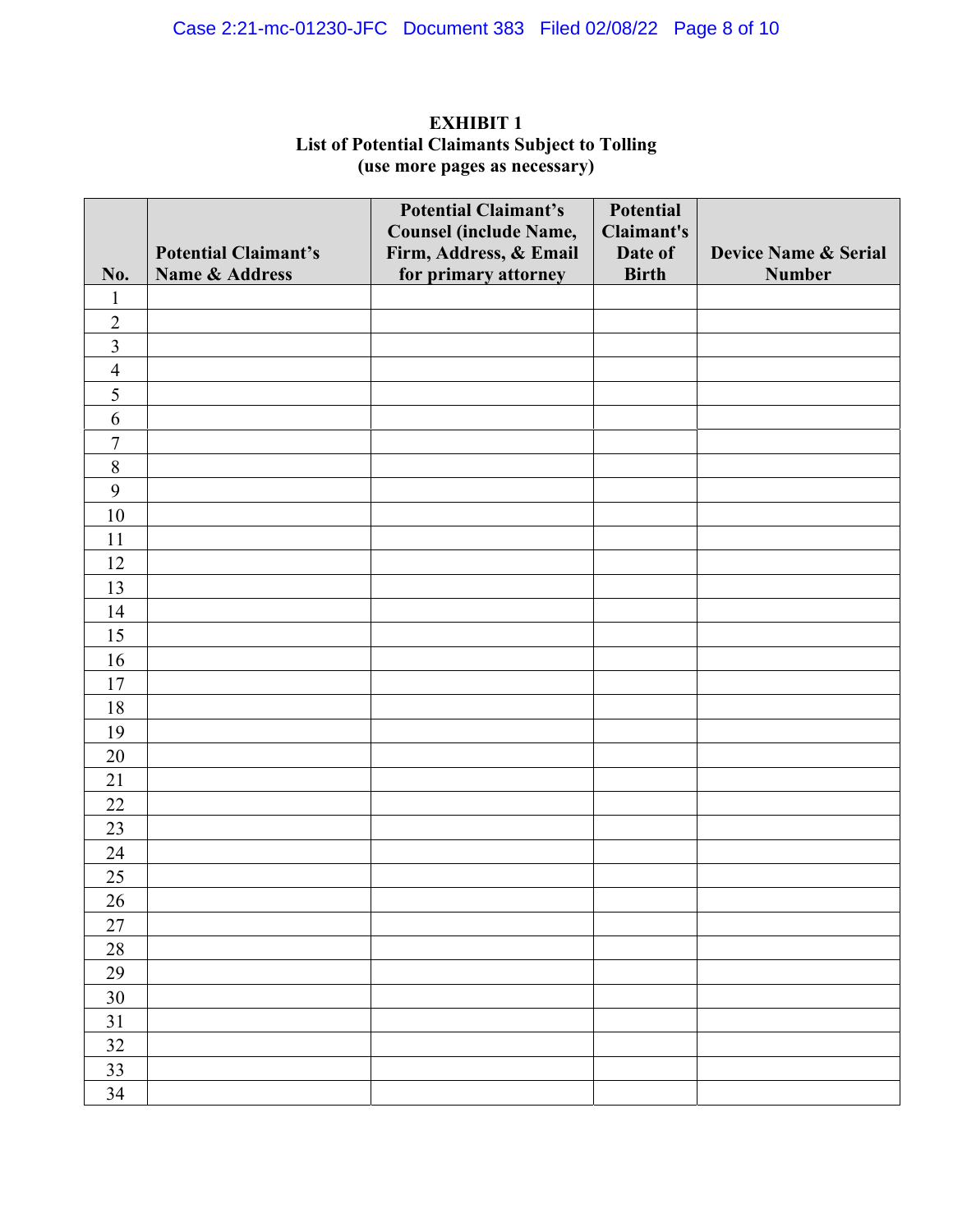# **EXHIBIT 2**

# **Recalled Devices**

The following is a list of the Recalled Devices as defined in the Tolling Agreement.

# **CPAP and BiPAP Devices**

| <b>All Devices Manufactured Before April 26, 2021</b><br><b>All Serial Numbers</b> |                                                                                                                                                                   |  |  |  |
|------------------------------------------------------------------------------------|-------------------------------------------------------------------------------------------------------------------------------------------------------------------|--|--|--|
| Continuous Ventilator, Minimum Ventilatory<br>Support, Facility Use                | E30<br>$\bullet$                                                                                                                                                  |  |  |  |
| Continuous Ventilator, Non-life Supporting                                         | DreamStation ASV<br>$\bullet$<br>DreamStation ST, AVAPS<br>٠<br>SystemOne ASV4<br><b>C-Series ASV</b><br>$\bullet$<br>C-Series S/T and AVAPS<br>OmniLab Advanced+ |  |  |  |
| Noncontinuous Ventilator                                                           | SystemOne (Q-Series)<br>DreamStation<br>$\bullet$<br>DreamStation Go<br>Dorma 400<br>$\bullet$<br>Dorma 500<br>$\bullet$<br>REMstar SE Auto                       |  |  |  |

### **Ventilators**

| <b>Device Type</b>                                                  | Model Name and Number (All Serial<br><b>Numbers</b> )                                                  |
|---------------------------------------------------------------------|--------------------------------------------------------------------------------------------------------|
| Continuous Ventilator                                               | Trilogy 100<br>Trilogy 200<br>Garbin Plus, Aeris, LifeVent                                             |
| Continuous Ventilator, Minimum Ventilatory<br>Support, Facility Use | A-Series BiPAP Hybrid A30 (not<br>$\bullet$<br>marketed in US)<br>A-Series BiPAP V30 Auto<br>$\bullet$ |
| Continuous Ventilator, Non-life Supporting                          | A-Series BiPAP A40<br>$\bullet$<br>A-Series BiPAP A30<br>$\bullet$                                     |